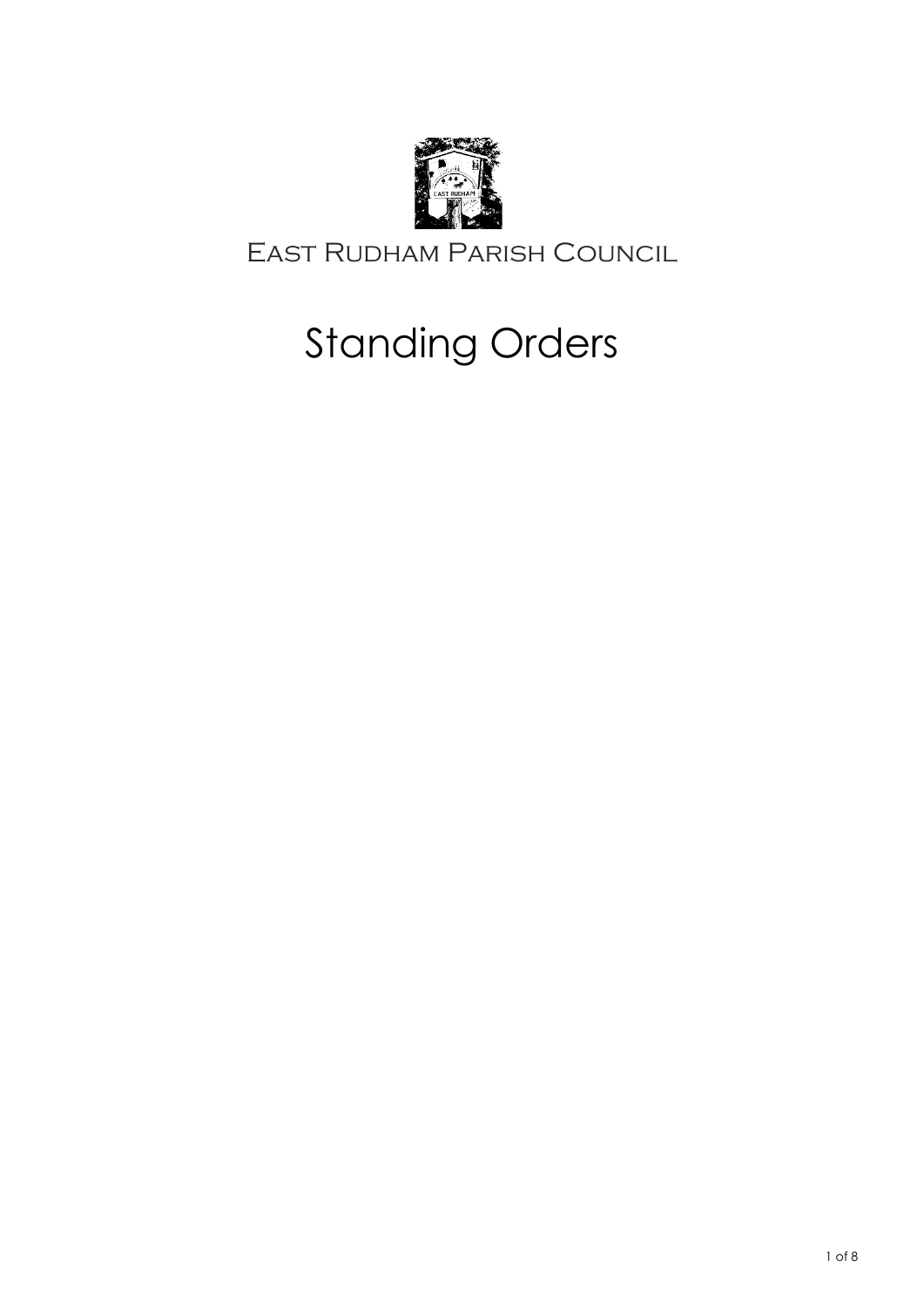#### 1. **RULES OF DEBATE AT MEETINGS**

- a. Motions on the agenda shall be considered in the order that they appear unless the order is changed at the discretion of the chairman of the meeting.
- b. To ensure clarity only one motion may be moved at any one time.
- c. A motion (including an amendment) must have a proposer and a seconder.
- d. An amendment is a proposal to remove or add words to a motion. It shall not negate the motion.
- e. A point of order shall be decided by the chairman of the meeting and his decision shall be final.
- f. Discussion shall always be addressed to the Chairman, who controls debate.

## 2. **DISORDERLY CONDUCT AT MEETINGS**

a. No person shall obstruct the transaction of business at a meeting or behave offensively or improperly. If this standing order is ignored, the chairman of the meeting shall request such person(s) to moderate or improve their conduct and failing this be excluded from the meeting.

## 3. **MEETINGS GENERALLY**

- a. **Meetings shall not take place in premises which at the time of the meeting are used for the supply of alcohol, unless no other premises are available free of charge or at a reasonable cost.**
- b. **The minimum three clear days for notice of a meeting does not include the day on which notice was issued, the day of the meeting, a Sunday, a day of the Christmas break, a day of the Easter break or of a bank holiday or a day appointed for public thanksgiving or mourning.**
- c. **The minimum three clear days' public notice for a meeting does not include the day on which the notice was issued or the day of the meeting unless the meeting is convened at shorter notice.**
- d. **Meetings shall be open to the public unless their presence is prejudicial to the public interest by reason of the confidential nature of the business to be transacted or for other special reasons. The public's exclusion from part or all of a meeting shall be by a resolution which shall give reasons for the public's exclusion.**
- e. Public participation will be included in the middle of the agenda for a maximum of 15 minutes.
- f. A question posed by a member of the public need not be answered or start a debate. The chairman may direct when a written or oral reply will be given.
- g. **Subject to standing order 3(h), a person who attends a meeting is permitted to report on the meeting whilst the meeting is open to the public. To "report" means to film, photograph, make an audio recording of meeting proceedings, use any other means for enabling persons not present to see or hear the meeting as it takes place or later, or to report or to provide oral or written commentary about the meeting so that the report or commentary is available as the meeting takes place or later to persons not present.**
- h. **A person present at a meeting may not provide an oral report or oral commentary about a meeting as it takes place without permission.**
- i. **The press shall be provided with reasonable facilities for the taking of their report of all or part of a meeting at which they are entitled to be present.**
- j. **Subject to standing orders which indicate otherwise, anything authorised or required to be done by, to or before the Chairman of the Council may in his absence be done by, to or before the Vice-Chairman of the Council (if there is one).**
- k. **The Chairman of the Council, if present, shall preside at a meeting. If the Chairman is absent from a meeting, the Vice-Chairman of the Council (if there is one) if present, shall preside. If both the Chairman and the Vice-Chairman are absent from a meeting, a councillor as chosen by the councillors present at the meeting shall preside at the meeting.**
- l. **Subject to a meeting being quorate, all questions at a meeting shall be decided by a majority of the councillors and non-councillors with voting rights present and voting.**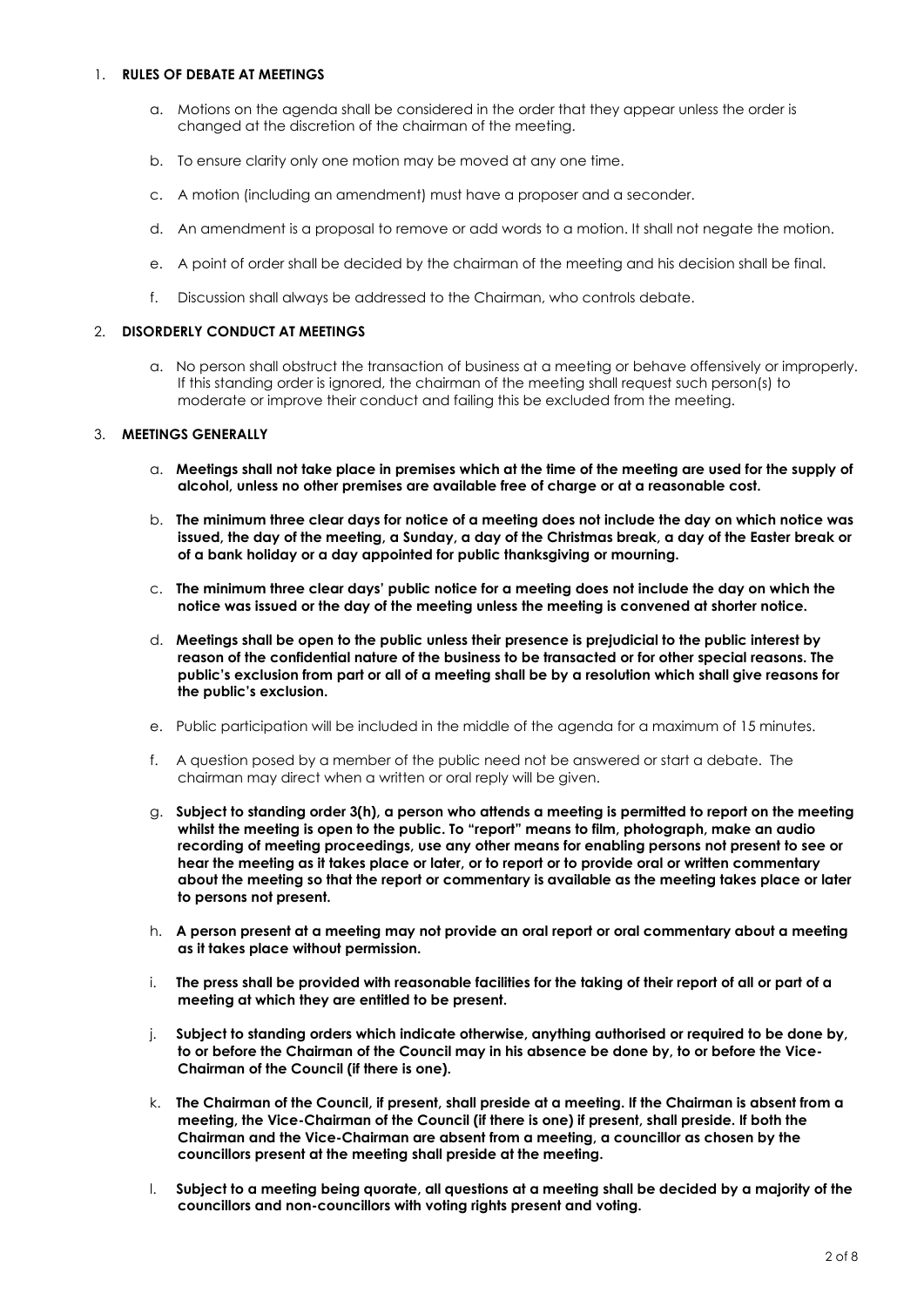- m. **The chairman of a meeting may give an original vote on any matter put to the vote, and in the case of an equality of votes may exercise his casting vote whether or not he gave an original vote.** See standing orders 5(h) and (i) for the different rules that apply in the election of the Chairman of *the Council at the annual meeting of the Council.*
- n. **Unless standing orders provide otherwise, voting on a question shall be by a show of hands. At the request of a councillor, the voting on any question shall be recorded so as to show whether each councillor present and voting gave his vote for or against that question.** Such a request shall be made before voting.
- o. The minutes of a meeting shall include an accurate record of the following:
	- i. the time and place of the meeting;
	- ii. the names of councillors who are present and the names of councillors who are absent;
	- iii. interests that have been declared by councillors and non-councillors with voting rights;
	- iv. the grant of dispensations (if any) to councillors and non-councillors with voting rights;
	- v. whether a councillor or non-councillor with voting rights left the meeting when matters that they held interests in were being considered;
	- vi. if there was a public participation session; and
	- vii. the resolutions made.
- p. **A councillor or a non-councillor with voting rights who has a disclosable pecuniary interest or another interest as set out in the Council's code of conduct in a matter being considered at a meeting is subject to statutory limitations or restrictions under the code on his right to participate and vote on that matter.**
- q. **If a meeting is or becomes inquorate no business shall be transacted** and the meeting shall be closed. The business on the agenda for the meeting shall be adjourned to another meeting.
- r. A meeting shall not exceed a period of 3 hours.

## 4. **COMMITTEES AND ADVISORY GROUPS**

- a. **The council may appoint a committee whose terms of reference and members shall be determined by the council. A committee will meet in public and have an agenda and minutes. Financial matters are excluded from committees.**
- b. **The council may appoint an advisory group who need not meet in public.**

#### 5. **ORDINARY COUNCIL MEETINGS**

- a. **In an election year, the annual meeting of the Council shall be held on or within 14 days following the day on which the councillors elected take office.**
- b. **In a year which is not an election year, the annual meeting of the Council shall be held on such day in May as the Council decides.**
- c. **If no other time is fixed, the annual meeting of the Council shall take place at 6pm.**
- d. **In addition to the annual meeting of the Council, at least three other ordinary meetings shall be held in each year on such dates and times as the Council decides.**
- e. **The first business conducted at the annual meeting of the Council shall be the election of the Chairman and Vice-Chairman (if there is one) of the Council.**
- f. **The Chairman of the Council, unless he has resigned or becomes disqualified, shall continue in office and preside at the annual meeting until his successor is elected at the next annual meeting of the Council.**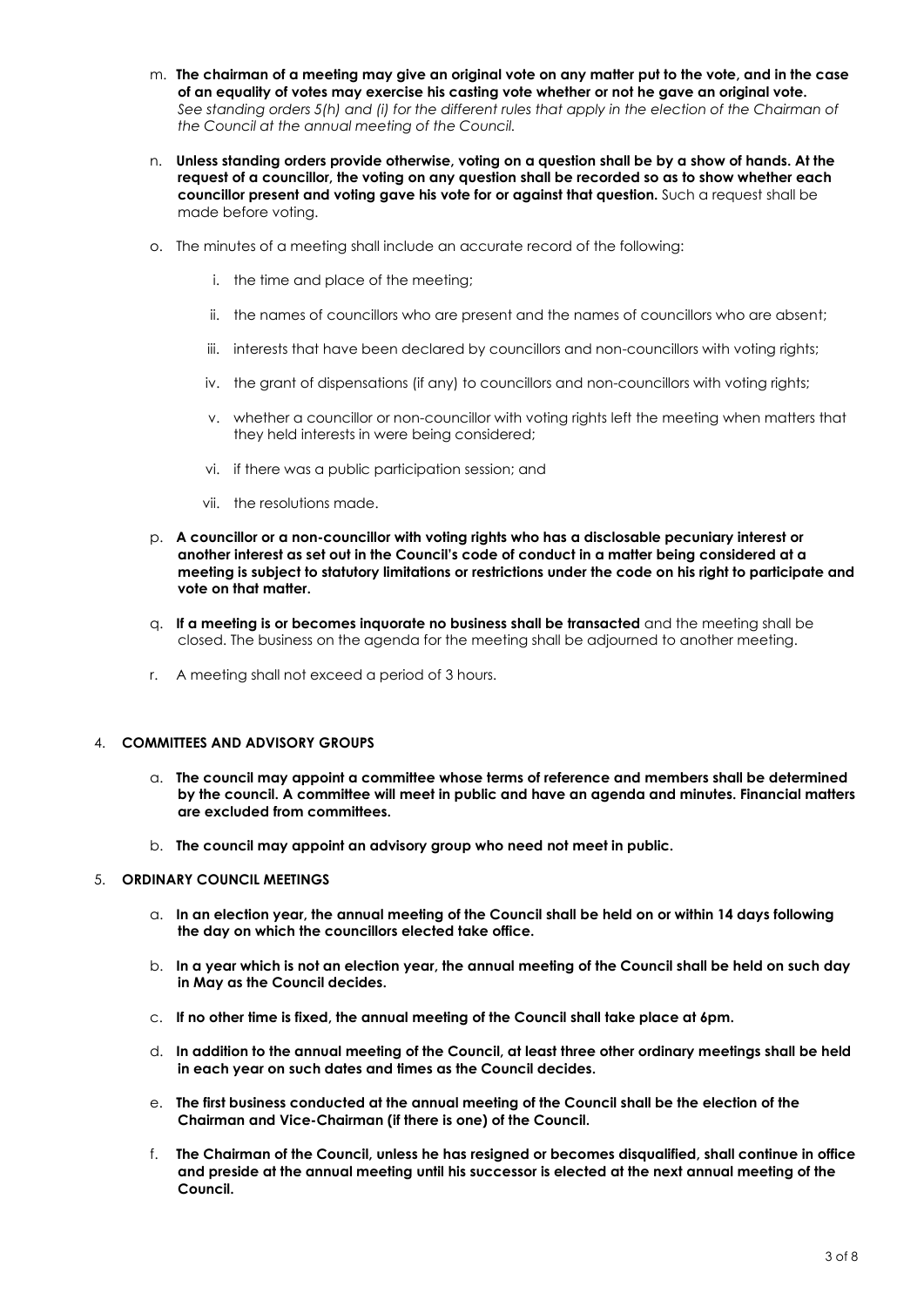- g. **The Vice-Chairman of the Council, if there is one, unless he resigns or becomes disqualified, shall hold office until immediately after the election of the Chairman of the Council at the next annual meeting of the Council.**
- h. **In an election year, if the current Chairman of the Council has not been re-elected as a member of the Council, he shall preside at the annual meeting until a successor Chairman of the Council has been elected. The current Chairman of the Council shall not have an original vote in respect of the election of the new Chairman of the Council but shall give a casting vote in the case of an equality of votes.**
- i. **In an election year, if the current Chairman of the Council has been re-elected as a member of the Council, he shall preside at the annual meeting until a new Chairman of the Council has been elected. He may exercise an original vote in respect of the election of the new Chairman of the Council and shall give a casting vote in the case of an equality of votes.**
- j. Following the election of the Chairman of the Council and Vice-Chairman (if there is one) of the Council at the annual meeting, the business shall include:
	- i. **In an election year, delivery by the Chairman of the Council and councillors of their acceptance of office forms unless the Council resolves for this to be done at a later date. In a year which is not an election year, delivery by the Chairman of the Council of his acceptance of office form unless the Council resolves for this to be done at a later date;**
	- ii. Confirmation of the accuracy of the minutes of the last meeting of the Council;
	- iii. In an election year, to make arrangements with a view to the Council becoming eligible to exercise the general power of competence in the future;

#### 6. **EXTRAORDINARY MEETINGS OF THE COUNCIL, COMMITTEES AND SUB-COMMITTEES**

- a. **The Chairman of the Council may convene an extraordinary meeting of the Council at any time.**
- b. **If the Chairman of the Council does not call an extraordinary meeting of the Council within seven days of having been requested in writing to do so by two councillors, any two councillors may convene an extraordinary meeting of the Council. The public notice giving the time, place and agenda for such a meeting shall be signed by the two councillors.**

## 7. **PREVIOUS RESOLUTION**

a. A resolution shall not be reversed within six months except either by a special motion, which requires written notice by at least 3 councillors to be given to the Proper Officer.

#### 8. **VOTING ON APPOINTMENTS – Co-option**

a. Where more than two persons have been nominated and none of those persons has received an absolute majority of votes in their favour, the name of the person having the least number of votes shall be struck off the list and a fresh vote taken. A tie in votes may be settled by the casting vote exercisable by the chairman of the meeting.

#### 9. **MOTIONS FOR A MEETING THAT REQUIRE WRITTEN NOTICE TO BE GIVEN TO THE PROPER OFFICER**

- a. A motion shall relate to the responsibilities of the meeting for which it is tabled and in any event shall relate to the performance of the Council's statutory functions, powers and obligations or an issue which specifically affects the Council's area or its residents.
- b. No motion may be moved at a meeting unless it is on the agenda and the mover has given written notice of its wording to the Proper Officer at least 10 clear days before the meeting.
- c. The Proper Officer and the Chairman will decide on whether or not to include any motion on the agenda. An explanation on its exclusion shall be given by the Proper Officer.

#### 10. **MOTIONS AT A MEETING THAT DO NOT REQUIRE WRITTEN NOTICE**

The following motions may be moved at a meeting without written notice to the Proper Officer:

i. to correct an inaccuracy in the draft minutes of a meeting;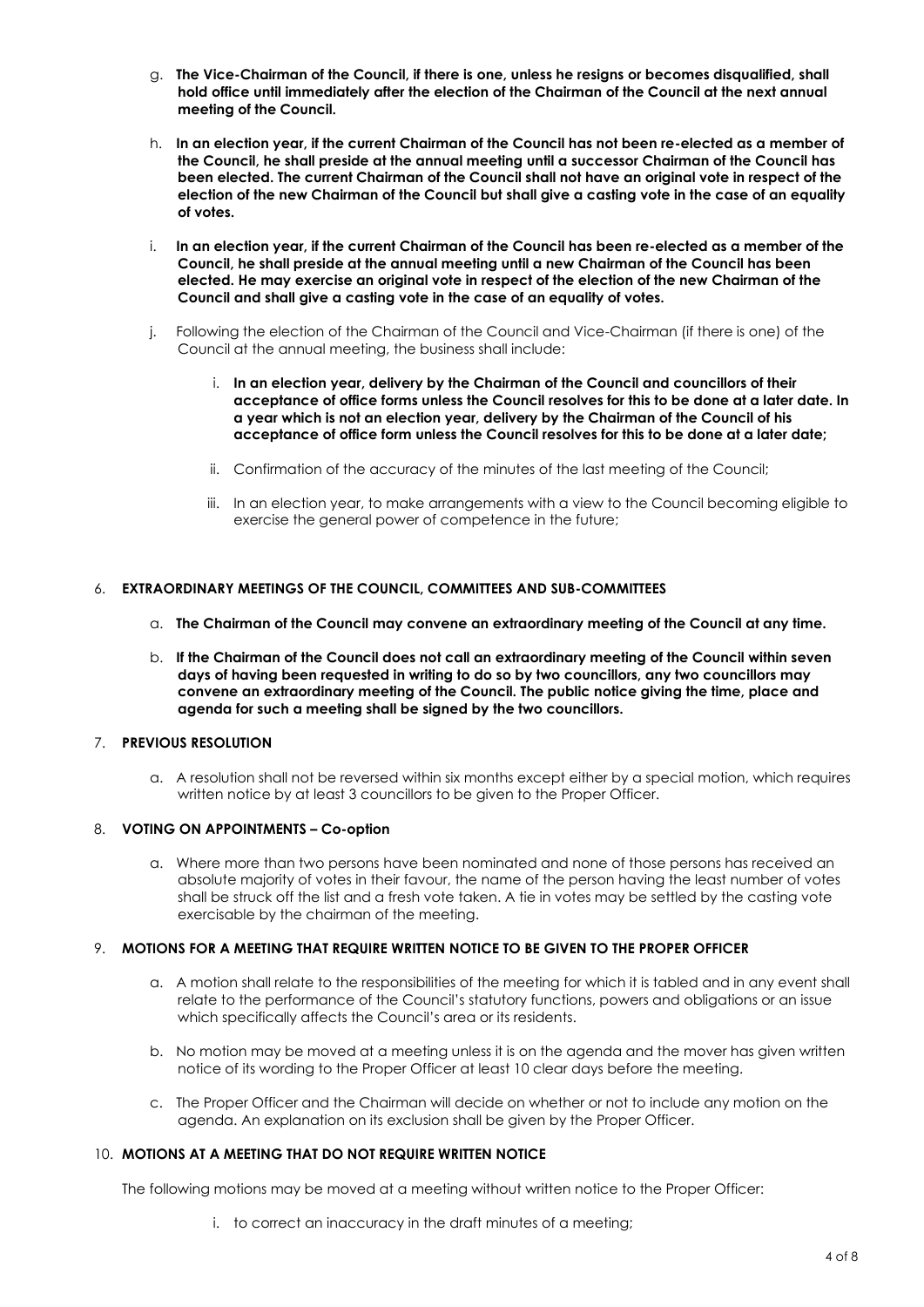- ii. to move to a vote;
- iii. to defer consideration of a motion;
- iv. to refer a motion to a particular committee or sub-committee;
- v. to appoint a person to preside at a meeting;
- vi. to change the order of business on the agenda;
- vii. to proceed to the next business on the agenda;
- viii. to require a written report;
- ix. to appoint a committee or sub-committee and their members;
- x. to extend the time limits for speaking;
- xi. to exclude the press and public from a meeting in respect of confidential or other information which is prejudicial to the public interest;
- xii. to not hear further from a councillor or a member of the public;
- xiii. to exclude a councillor or member of the public for disorderly conduct;
- xiv. to temporarily suspend the meeting;
- xv. to suspend a particular standing order (unless it reflects mandatory statutory or legal requirements);
- xvi. to adjourn the meeting; or
- xvii. to close the meeting.

#### 11. **MANAGEMENT OF INFORMATION**

- a. **The Council shall have in place and keep under review, technical and organisational measures to keep secure information (including personal data) which it holds in paper and electronic form. Such arrangements shall include deciding who has access to personal data and encryption of personal data.**
- b. **The Council shall have in place, and keep under review, policies for the retention and safe destruction of all information (including personal data) which it holds in paper and electronic form. The Council's retention policy shall confirm the period for which information (including personal data) shall be retained or if this is not possible the criteria used to determine that period (e.g. the Limitation Act 1980).**
- c. **The agenda, papers that support the agenda and the minutes of a meeting shall not disclose or otherwise undermine confidential information or personal data without legal justification.**
- d. **Councillors, staff, the Council's contractors and agents shall not disclose confidential information or personal data without legal justification.**

# 12. **DRAFT MINUTES**

- a. If the draft minutes of a preceding meeting have been served on councillors with the agenda to attend the meeting at which they are due to be approved for accuracy, they shall be taken as read.
- b. There shall be no discussion about the draft minutes of a preceding meeting except in relation to their accuracy.
- c. The accuracy of draft minutes, including any amendment(s) made to them, shall be confirmed by resolution and shall be signed by the chairman of the meeting and stand as an accurate record of the meeting to which the minutes relate.
- d. If the chairman of the meeting does not consider the minutes to be an accurate record of the meeting to which they relate, he shall sign the minutes and include a paragraph to this effect.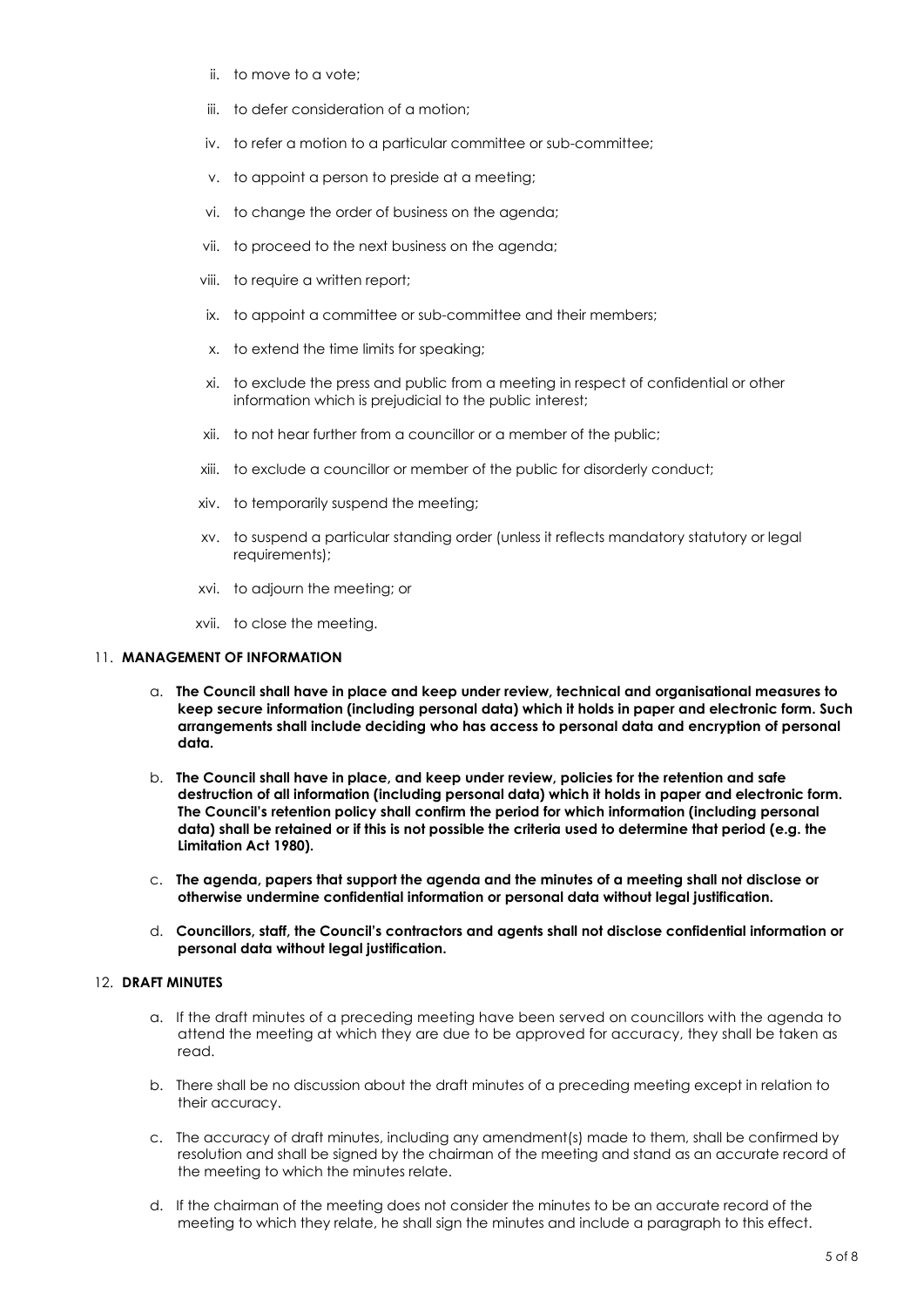- e. **If the Council's gross annual income or expenditure (whichever is higher) does not exceed £25,000, it shall publish draft minutes on a website which is publicly accessible and free of charge not later than one month after the meeting has taken place.**
- f. Any notes or recordings taken at a meeting shall be destroyed once the minutes have been confirmed.

## 13. **CODE OF CONDUCT AND DISPENSATIONS**

- a. All councillors shall observe the code of conduct adopted by the Council. Details regarding this are contained in the Council's Code of Conduct Policy document.
- b. **Dispensation requests shall be in writing and submitted to the Proper Officer** as soon as possible before the meeting, or failing that, at the start of the meeting for which the dispensation is required.
- c. **A dispensation may be granted in accordance with standing order 13(e) if having regard to all relevant circumstances any of the following apply:**
	- i. **without the dispensation the number of persons prohibited from participating in the particular business would be so great a proportion of the meeting transacting the business as to impede the transaction of the business;**
	- ii. **granting the dispensation is in the interests of persons living in the Council's area; or**
	- iii. **it is otherwise appropriate to grant a dispensation.**

#### 14. **CODE OF CONDUCT COMPLAINTS**

a. Upon notification by the District or Unitary Council that it is dealing with a complaint that a councillor or non-councillor with voting rights has breached the Council's code of conduct, the Proper Officer shall advise the Council and forward the complaint to the Monitoring Officer.

#### 15. **PROPER OFFICER**

- a. The roles, responsibilities and duties of the Proper Officer are contained in a job description.
- b. **They include the issuing of summonses and advertising of the agenda within the time frame detailed in law.**
- c. Delegation to the Proper Officer (LG Act 1972 s101). The Proper Officer has the authority of Council to spend up to £500 in the event of an emergency. The Chairman or vice-Chairman (if the Chairman is absent) must be notified.

#### 16. **RESPONSIBLE FINANCIAL OFFICER (RFO)**

a. The Council must appoint **an RFO**.

#### 17. **ACCOUNTS AND ACCOUNTING STATEMENTS**

a. The RFO will conduct all financial matters according to "proper practices" the detail of which is contained in the job description. These duties are detailed in the Accounts & Audit Regulations 2015 and in "Governance & Accountability for Local Councils".

## 18. **FINANCIAL CONTROLS AND PROCUREMENT**

- a. The Council shall consider and approve financial regulations drawn up by the Responsible Financial Officer, which shall include detailed arrangements in respect of the following:
- b. the keeping of accounting records and systems of internal controls;
- c. the assessment and management of financial risks faced by the Council;
- d. the work of the independent internal auditor in accordance with proper practices and the receipt of regular reports from the internal auditor, which shall be required at least annually;
- e. the inspection and copying by councillors and local electors of the Council's accounts and/or orders of payments; and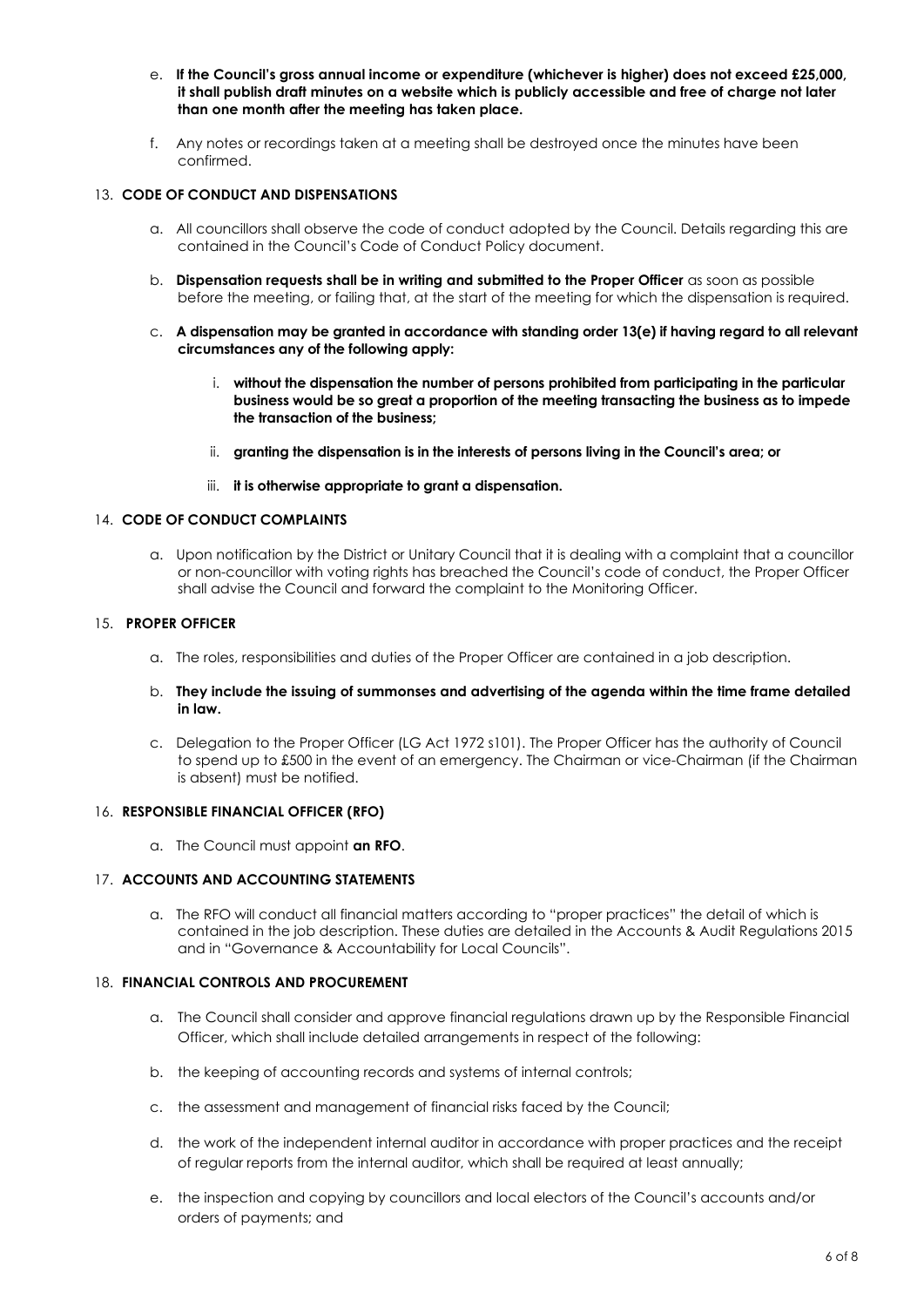- f. whether contracts with an estimated value below **£25,000** due to special circumstances, are exempt from a tendering process or procurement exercise.
- g. **A public contract regulated by the Public Contracts Regulations 2015 with an estimated value in excess of £25,000 but less than the relevant thresholds in standing order 18(f) is subject to Regulations 109-114 of the Public Contracts Regulations 2015 which include a requirement on the Council to advertise the contract opportunity on the Contracts Finder website regardless of what other means it uses to advertise the opportunity.**
- h. Subject to additional requirements in the financial regulations of the Council, the tender process for contracts for the supply of goods, materials, services or the execution of works shall include, as a minimum, the following steps:
- i. a specification for the goods, materials, services or the execution of works shall be drawn up;
- j. an invitation to tender shall be drawn up to confirm (i) the Council's specification (ii) the time, date and address for the submission of tenders (iii) the date of the Council's written response to the tender and (iv) the prohibition on prospective contractors contacting councillors or staff to encourage or support their tender outside the prescribed process;
- k. the invitation to tender shall be advertised in a local newspaper and in any other manner that is appropriate;
- l. tenders are to be submitted in writing in a sealed marked envelope addressed to the Proper Officer;
- m. tenders shall be opened by the Proper Officer in the presence of at least one councillor after the deadline for submission of tenders has passed;
- n. tenders are to be reported to and considered by the appropriate meeting of the Council or a committee or sub-committee with delegated responsibility.
- o. Neither the Council, nor a committee or a sub-committee with delegated responsibility for considering tenders, is bound to accept the lowest value tender.
- p. **A public contract regulated by the Public Contracts Regulations 2015 with an estimated value in excess of £181,302 for a public service or supply contract or in excess of £4,551,413 for a public works contract (or other thresholds determined by the European Commission every two years and published in the Official Journal of the European Union (OJEU)) shall comply with the relevant procurement procedures and other requirements in the Public Contracts Regulations 2015 which include advertising the contract opportunity on the Contracts Finder website and in OJEU.**
- q. **A public contract in connection with the supply of gas, heat, electricity, drinking water, transport services, or postal services to the public; or the provision of a port or airport; or the exploration for or extraction of gas, oil or solid fuel with an estimated value in excess of £363,424 for a supply, services or design contract; or in excess of £4,551,413 for a works contract; or £820,370 for a social and other specific services contract (or other thresholds determined by the European Commission every two years and published in OJEU) shall comply with the relevant procurement procedures and other requirements in the Utilities Contracts Regulations 2016.**

#### 19. **HANDLING STAFF MATTERS**

a. A matter personal to a member of staff that if being considered by a meeting of council shall be considered in private.

# 20. **RESPONSIBILITIES TO PROVIDE INFORMATION**

- a. **In accordance with freedom of information legislation, the Council shall publish information in accordance with its publication scheme and respond to requests for information held by the Council.**
- b. **The Council shall publish information in accordance with the requirements of the Smaller Authorities (Transparency Requirements) (England) Regulations 2015.**

#### 21. **RESPONSIBILITIES UNDER DATA PROTECTION LEGISLATION**

a. **The Council shall have policies and procedures in place to respond to an individual exercising statutory rights concerning his personal data.**